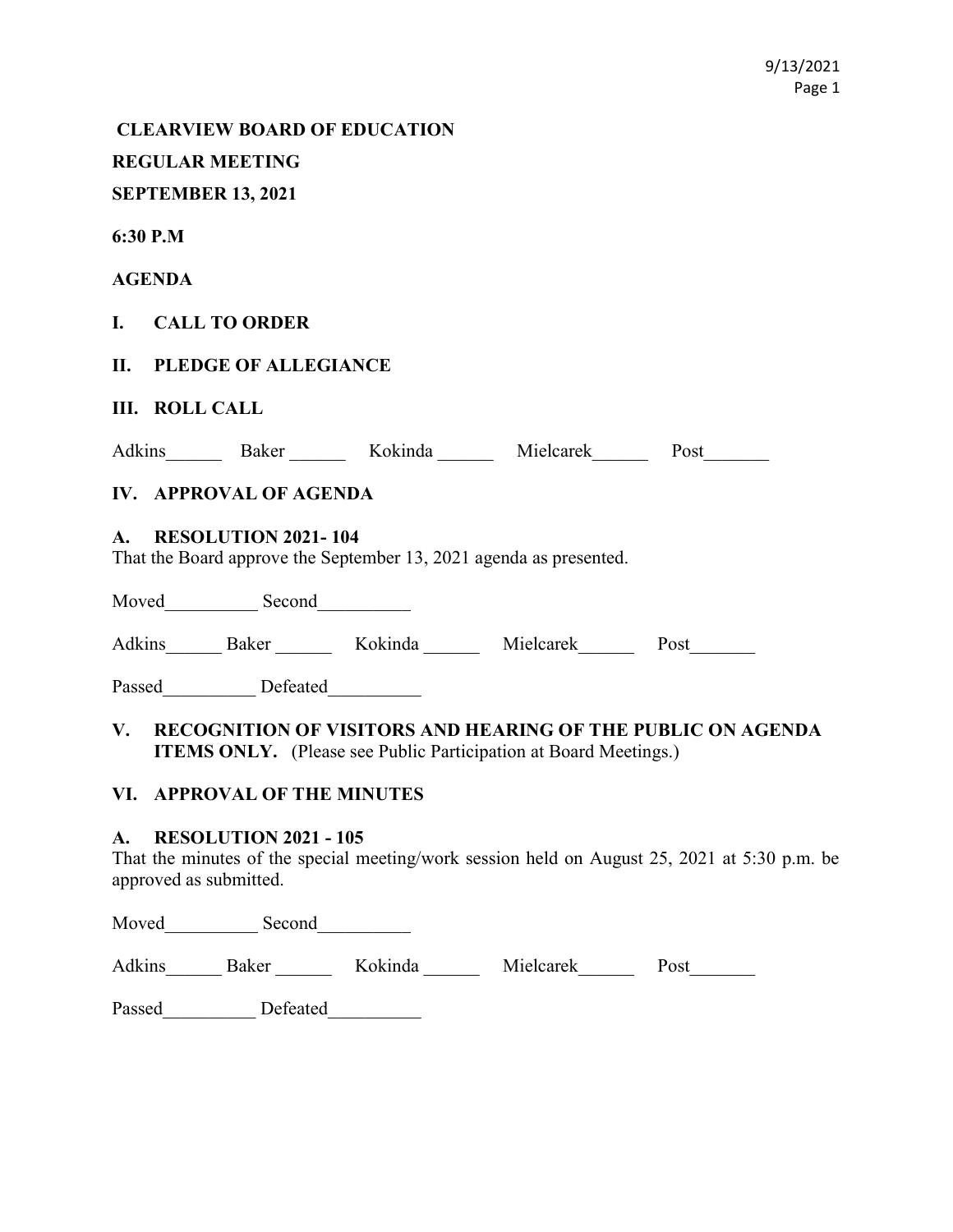## VII. TREASURER AND BUSINESS REPORTS

### A. RESOLUTION 2021-106

That the Board approve the following as recommended by the Treasurer:

- 1. Accept the financial reports, bank reconciliations and check registers for the months of July and August, 2021 EXHIBIT
- 2. Approve the 2021-2022 permanent appropriation and amendment to the certificate of estimated resources. EXHIBIT
- 3. Approve the proposal for architectural and engineering services by GPD Group as they relate to the Clearview Local Schools track and field(s) improvements.

EXHIBIT

- 4. Approve the reclassification of fiduciary funds as instructed by the Ohio Auditor of State in accordance with GASB 84 [Government Accounting Standards Board]. EXHIBIT
- 5. Approve the Buckeye Community Bank Originator ACH Agreement and the Pay-it-Now Agreement. EXHIBIT
- 6. Approve the following student managed activity account for the 2021-2022 school year:

200-9125 Clipper Cafe

7. Approve the disposal of the following three [3] school buses in accordance with the U.S. EPA Diesel Emissions Reduction Act of 2010 [DERA] School Bus Rebate Program terms and conditions. EXHIBIT

| <b>Bus</b> 11     | 2004 International | VIN 4DRBRABL14B974703 |
|-------------------|--------------------|-----------------------|
| Bus <sub>12</sub> | 2006 International | VIN 4DRBUAAN36B168477 |
| Bus $15$          | 2004 International | VIN 4DRBRABN34B969245 |

| Moved<br>Seconded |          |         |           |      |
|-------------------|----------|---------|-----------|------|
| Adkins            | Baker    | Kokinda | Mielcarek | Post |
| Passed            | Defeated |         |           |      |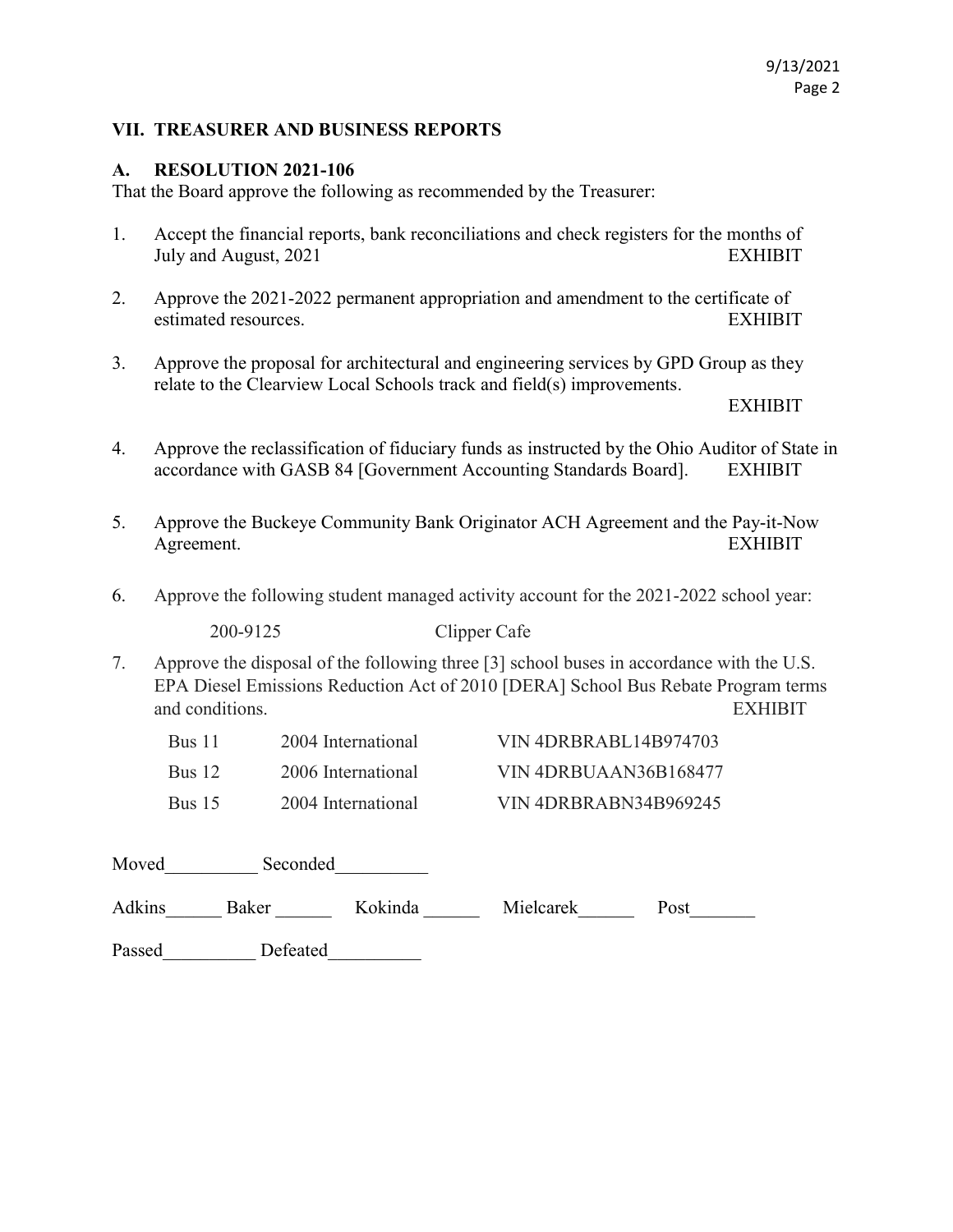## VIII. COMMUNICATIONS

## IX. BOARD MEMBER REPORTS

- a. President's Club Post, Baker
- b. Delegate to OSBA Kokinda, Alternate; Adkins
- c. J.V.S. Board Member Mielcarek
- d. Educational Foundation Post
- e. Curriculum Kokinda, Adkins

## X. OLD BUSINESS

#### A. RESOLUTION 2021-107

That the Board amend RESOLUTION 2021-95 to reflect the following changes:

AUREA FISHER should have been MA, Step (4) for the One Year Limited Contract, Teacher (.5) position, effective 8/16/2021 instead of a BA, Step (4) effective 8/18/2021

JOAN KEPPLER, One Year Limited Contract, Guidance Counselor, Clearview High School, MA, Step (3), should have an effective date of 8/16/2021 not 8/18/2021.

Moved Seconded

Adkins Baker Kokinda Mielcarek Post

Passed Defeated

## XI. NEW BUSINESS

## A. RESOLUTION 2021-108

That the Board approve the following personnel actions for the 2021-2022 school year, as stated, in accordance with board policy and/or the negotiated agreements to which the actions apply, as recommended by the Superintendent.

#### **CERTIFIED**

## Long Term Substitute JACQUELINE MICHALEK

Supplementals **VERONICA FEICKS** CC HS Assistant Coach ROBIN DAHMAN CC HS Head Coach JODI YOUNG Choir Dir. for Drama

**JENNIFER SMERCINA** Band Director, Band Director-Other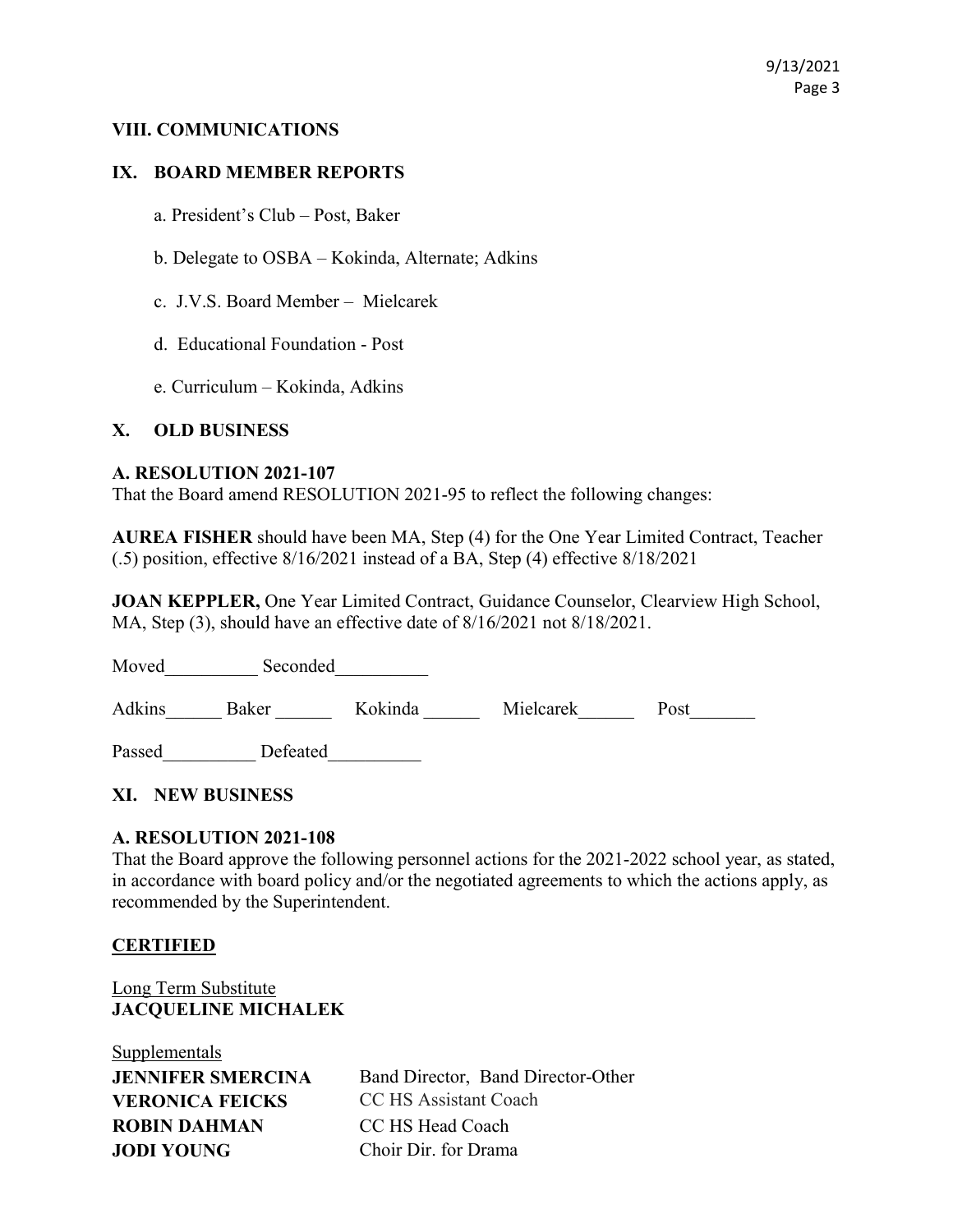JACOB WARD Drama Advisor AVREY CRUZ FB HS Assistant Coach (.5) CODY KAYA FB HS Assistant Coach JACOB COLLIER FB HS Assistant Coach JAMES WASHINGTON FB HS Assistant Coach **DON COLLIER** FB HS Assistant Coach DEBORAH HENDERSON Freshman Class Advisor **MIKE COLLIER** Head Football Coach KELLIE ALSTON Junior Class Advisor **DEB MOLNAR** Lead Mentor NICK MOLNAR MS Faculty Manager **BETH KATTERLE** NHS Advisor JOANIE KEPPLER Senior Class Advisor MARIE TERNES Sophomore Class Advisor KATLYNNE BAKER VB HS Head Coach HILLARY RIOS Webmaster MILES JONES Weightlifting - Fall LEIGH KUBISHKE MS Yearbook Advisor ROBIN DAHMAN Youth 4 Youth Advisor

MIKE D'ANGELO FB Equipment Mgr. (Volunteer) **MIKE COLLIER** FB HS Summer Conditioning NICK DIMACCHIA HS Faculty Manager (.5) 1st Half of Year **MOLLY KLONK** Marching Band Assistant Aux. **DAVID COOPER** MS Assistant 7th Grade Football Coach **JIMMY CALHOUN** MS Assistant 8th Grade Football Coach SHAWN GALLAGHER MS Head 7th Grade Football Coach CRYSTAL CRUZ MS Head 7th Grade Volleyball Coach JASON CHRISTENSEN MS Head 8th Grade Football Coach SALLY ROULE MS Head 8th Grade Volleyball Coach BETH KATTERLE Student Council Advisor (.5) JACOB WARD Student Council Advisor (.5) **JESSICA NICKOLOFF** Var/JV Cheerleading Coach **ONYX LOPEZ** VB HS Assistant Coach (.67) HEATHER YOUNKIN VB HS Assistant Coach (.67) **JESSICA GONZALEZ** VB HS Assistant Coach (.67)

#### **Stipends**

Payment of \$1500 MARCI SOUTHARD, LPDC Chair HOLLY MILLER, Yearbook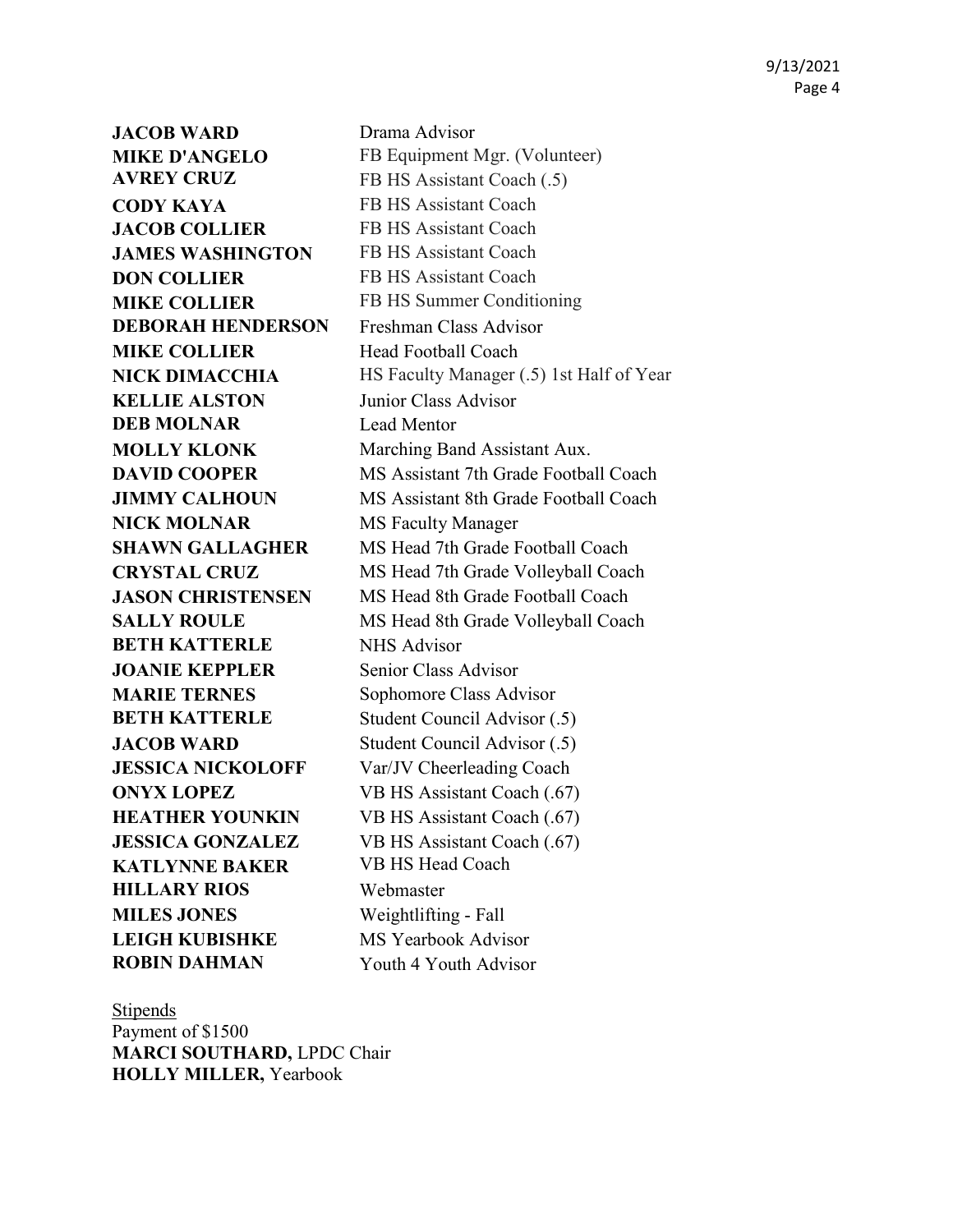9/13/2021 Page 5

After School Detention Teachers To be paid at the curriculum rate as needed STEPHANIE STILLWAGON LURLENE WEST

After School Detention Substitute Teachers To be paid at the curriculum rate as needed DEBORAH HENDERSN DEB MOLNAR

Clearview Academy Teachers To be paid at the Tutor rate as needed DEB HENDERSON PAULA PHILLIPS SCOTT SLOBODA GEORGE WACHOWIAK

Clearview Academy Substitute Teachers To be paid at the Tutor rate as needed DEB MOLNAR

Tuesday/Thursday School Teachers Durling Middle School To be paid at the curriculum rate as needed DENISE LESH

Tuesday/Thursday School Substitute Teachers Durling Middle School To be paid at the curriculum rate as needed SARAH SZCZEPANSKI KARI COOLEY

Extended Service Days JOAN KEPPLER – 10 Days (Guidance)

Stipend for Jump into Kindergarten Event To be paid at the curriculum rate from account 587 2126 111 9821 JENN ANDERSON AMY JONES PATTI RITTER JESS MAZELIS DENISE BEVINS ANDREW HOLLAND SINA DRYDEN ROSANNA DARBY

Home Instruction Tutors To be paid the tutor rate as needed DWAYNE HOFF STEPHANIE LEONHARDT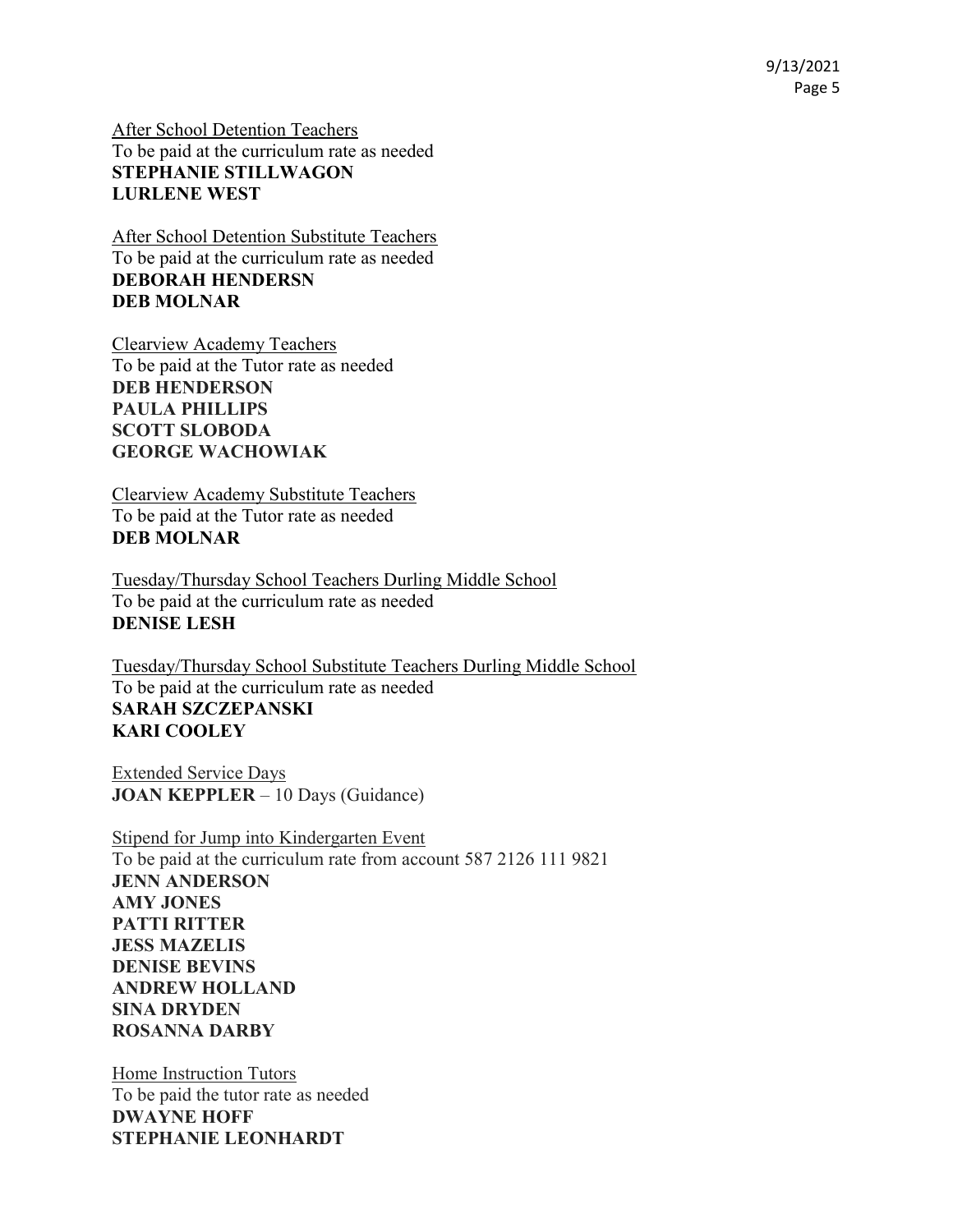## CLASSIFIED

YASMINE SANTOS, "As Needed", One-Year Limited Contract as a Teacher's Aide, Murray Ridge School, 7.5 hrs. per day, on a 178 day calendar, Step "0", on the negotiated salary schedule, effective 8/26/2021

DAVID CARRERO, Initial Probationary One-Year Contract, Cleaner, Clearview High School, Step "0", 5 hours per day, 187 day calendar, effective 8/16/2021

KRISTINE CRUZ, Initial Probationary One-Year Contract, Cleaner, Durling Middle School Step "0", 5 hours per day, 187 day calendar pro-rated, effective 9/1/2021

TONIA CHANEY SEABURN, Initial Probationary One-Year Contract, Cook's Helper, Vincent Elementary School, Step "0", 2 hours per day, 185 day calendar, pro-rated, effective 9/1/2021

Second Year Probation COURTNEY HILASZEK, Cleaner, Vincent Elementary School

Continuing Contract ANNETTE SEXSTELLA, Cook's Helper, Clearview High School

Transfers

CLARISSA BRANSCUM, Cook's Helper, from Clearview High School (4 hrs.) to Durling Middle School (4 hrs.), effective 8/18/2021 DANYXA FLECHA, Cook's Helper, from Durling Middle School (4hrs.) to Clearview High School (4 hrs.), effective 8/18/2021 ANNETTE SEXSTELLA, Cook's Helper, Vincent Elementary (2 hrs.) to Clearview High School (4 hrs.), effective 8/18/2021

Substitute ALYSIA PEREZ, Aide/Monitor/Latchkey LESLIE BORG, Cook/Cook's Helper KELSIE JUSTICE, Cook/Cook's Helper

Stipend for Jump into Kindergarten Event To be paid at employee's hourly rate to be paid from account 587 2126 111 9821 CINDY CALDWELL PENNY HOCKEY

"As Needed" Murray Ridge Teacher's Aide Substitute To be paid August 26 – September 3 at the Teacher Aide Rate, Step 0 MICHELLE HILKO

Resignation JOLEEN BLACKSHEAR, Cleaner, Durling Middle School, effective 8/16/2021 MICHELLE HILKO, Teacher's Aide, Murray Ridge School, effective 9/7/2021